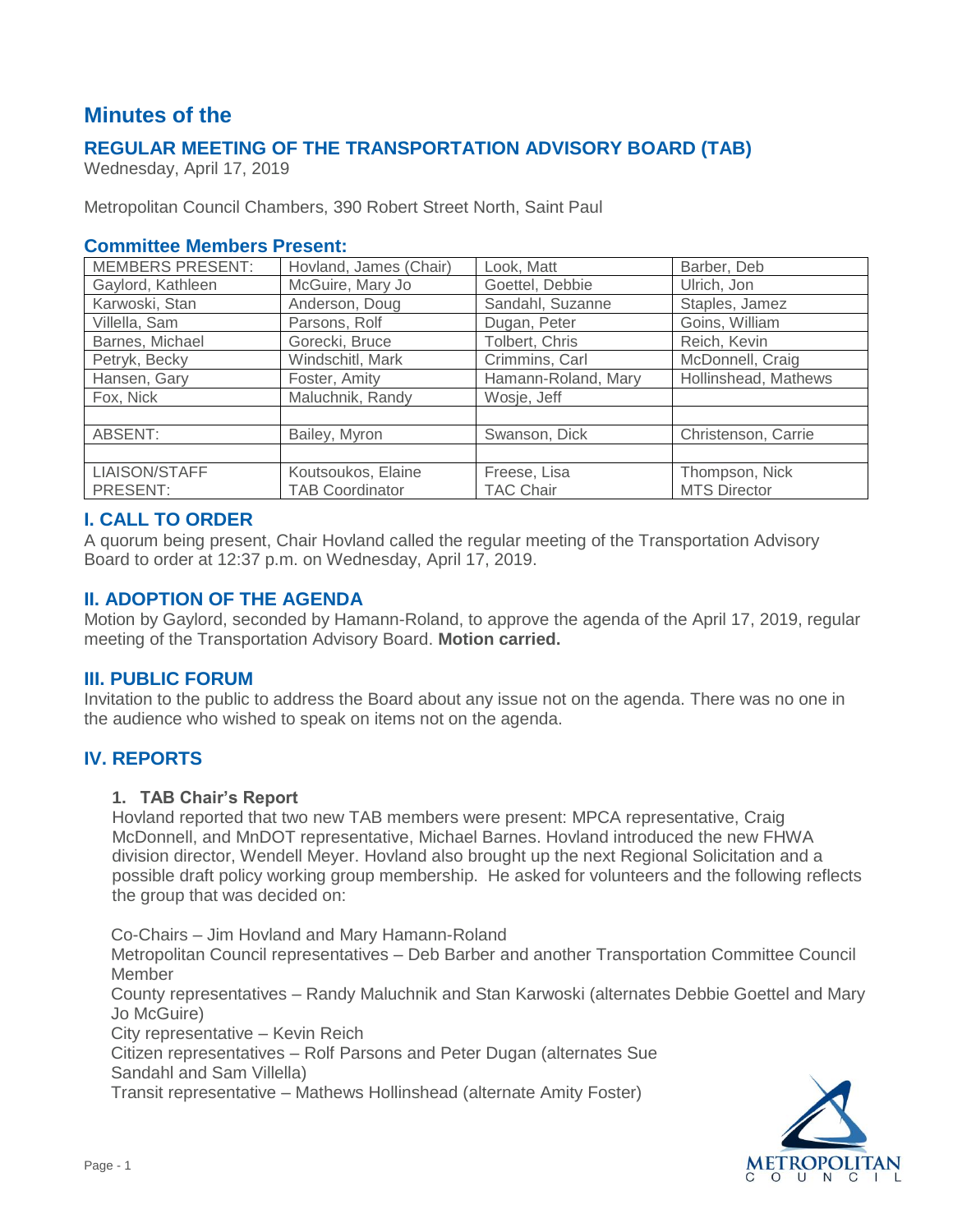Suburban Transit representative – Jeff Wosje (alternate Gary Hansen) Non-motorized transportation representative – Nick Fox

#### **2. Agency Reports** MnDOT, MPCA, MAC, and Metropolitan Council

#### MnDOT, Michael Barnes:

Barnes reported an update on the 2019 construction projects.

#### MPCA, Craig McDonnell:

McDonnell reported that there has been a new provision of climate added to his title to reflect an added focus. McDonnell shared that MPCA has an open grant for \$170,000 for electric vehicle charging stations, the MPCA is requesting proposals from qualified applicants to install Level 2 and/or Level 3 EV charging stations at locations serving fleet vehicles in Minnesota. Two additional funding opportunities are coming up from the VW settlement for clean on-road heavy duty vehicles, and electric on-road heavy duty vehicles.

McGuire asked how the information is disseminated. McDonnell said there is an opportunity to sign up online or TAB Coordinator Koutsoukos can disseminate.

#### MAC, Carl Crimmins:

Crimmins reported that traffic at the airport is dying down with the Final Four and Spring Break over now.

Metropolitan Council, Deb Barber:

Barber reported that Council Members are continuing their onboarding process.

Council/MnDOT/Hennepin County are hosting the Connected and Automated Vehicle Scenario Planning Workshop on April 29, 2019 from  $4 - 7$  p.m. at the Council. Council Members have received an invitation for registration via email. This is an opportunity to discuss how Connected and Automated Vehicles can impact the region in the future, and outcomes from this will work their way into future TPP updates.

Metro Transit played a key role in a successful first game at the new Allianz Field. This stadium is built with very limited parking so there was a push to shift modes to trains/buses/bike/shuttles. Like all major events, Metro Transit added buses and trains on existing routes. Reports were that they were heavily used and that crowds were cleared within an hour after the game. Next week are interviews for TAB citizen representatives.

Foster asked when the proposed Green Line service cut decision will be made. Barber said the decision will be made in May, but the implementation will take place in August to allow for preparation and communications.

#### TAC, Lisa Freese:

Freese reported that Brian Isaacson has been appointed TAC Vice Chair.

### **V. APPROVAL OF MINUTES**

- **1. Approval of Minutes from March 20, 2019**
	- Motion by Hamann-Roland, seconded by Look, to approve the minutes of the March 20, 2019, regular meeting of the Transportation Advisory Board. **Motion carried.**

# **VI. ACTION ITEMS**

**1. 2019-22** TPP Administrative Modification: Performance Measures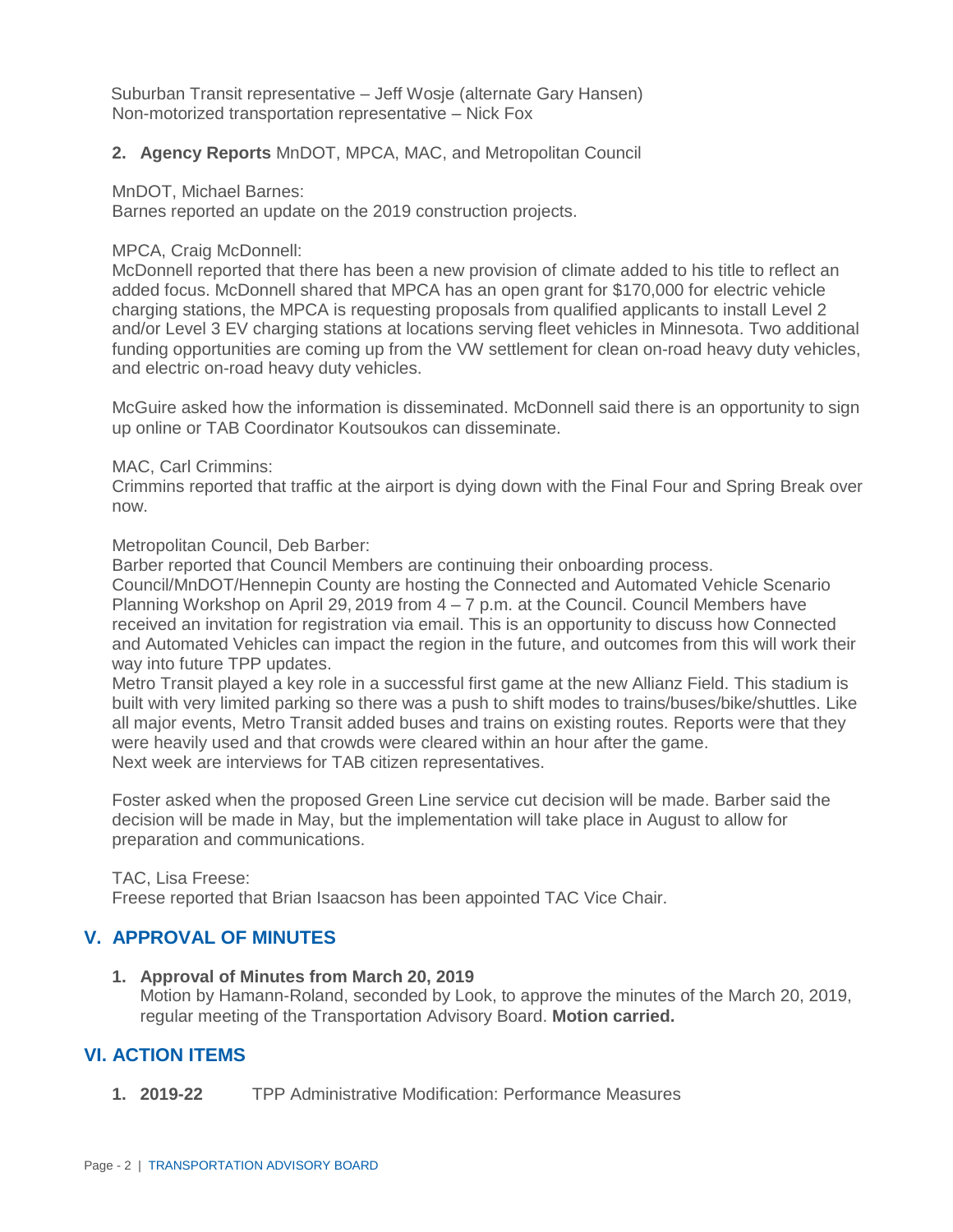TAC Chair Lisa Freese presented this item.

Goettel commented that she thinks there needs to be better strategies for safety.

It was moved by Anderson, seconded by Goettel, that:

The Transportation Advisory Board approve an administrative modification to the Performance Outcomes chapter of the TPP to include the federally required performance measure targets and an associated analysis with language clarifying the rationale for changing the base year for safety performance measure. **Motion carried.**

## **2. 2019-23** TIP Amendment: Performance Measures

TAC Chair Lisa Freese presented this item.

Look asked how this impacts the criteria scoring process and the allocation of regional solicitation dollars. Freese said the targets are set for MnDOT and the MPO but the TAB decides how to develop the criteria for scoring and to-date there have not been punitive measures for not meeting the targets. TAB Coordinator Koutsoukos said FHWA wants to see dollars put where the targets are, so looking forward that is something the policymaker working group should consider. Look commented that if the federal government is requiring these changes it might be timely to consider modifying scoring criteria to accommodate that.

It was moved by Look, seconded by Hamann-Roland, that:

The Transportation Advisory Board approve an amendment to the 2019-2022 Transportation Improvement Program (TIP) to incorporate pavement / bridge and system performance / CMAQ performance measures. **Motion carried.**

# **VII. INFORMATION AND DISCUSSION ITEMS**

### **1. TPP Amendment I-94 TH101-TH610 Public Comments**

Metropolitan Council Outreach Coordinator Sara Maaske presented this item.

There were no questions or comments from TAB members.

### **2. Regional Employment and Transportation Flows**

Metropolitan Transportation Services Travel Modeling & Research Manager Jonathan Ehrlich and Data Scientist Nicole Sullivan presented this item.

Foster asked if this only includes cars or if it includes public transit trips as well. Sullivan said it includes all trips. Foster asked if you can filter by mode. Sullivan said that can be added. Goins asked if projections can be done based on this data. Ehrlich said this data cannot do projections, but the data will inform the Regional Travel Model in the future. Goins asked if it takes freight movement into account. Ehrlich said StreetLight data does separate commercial travel out. Hovland asked how this data works with the demographers. Ehrlich said many patterns continue to endure with increased populations. McGuire asked how the counties can use the data. Sullivan said it is publicly available data and there are county toggles on most of the panels. Ehrlich said this information has been presented to technical committees and will continue to be presented to city/county planners and others. Goettel asked if the edges of the metro are able to be looked at as well. Sullivan said the collar counties could be added as an option to be selected as one. Sandahl asked how the individuals were counted. Ehrlich said the StreetLight data comes from GPS and smartphones that is anonymized and aggregated, the census data comes from income taxes and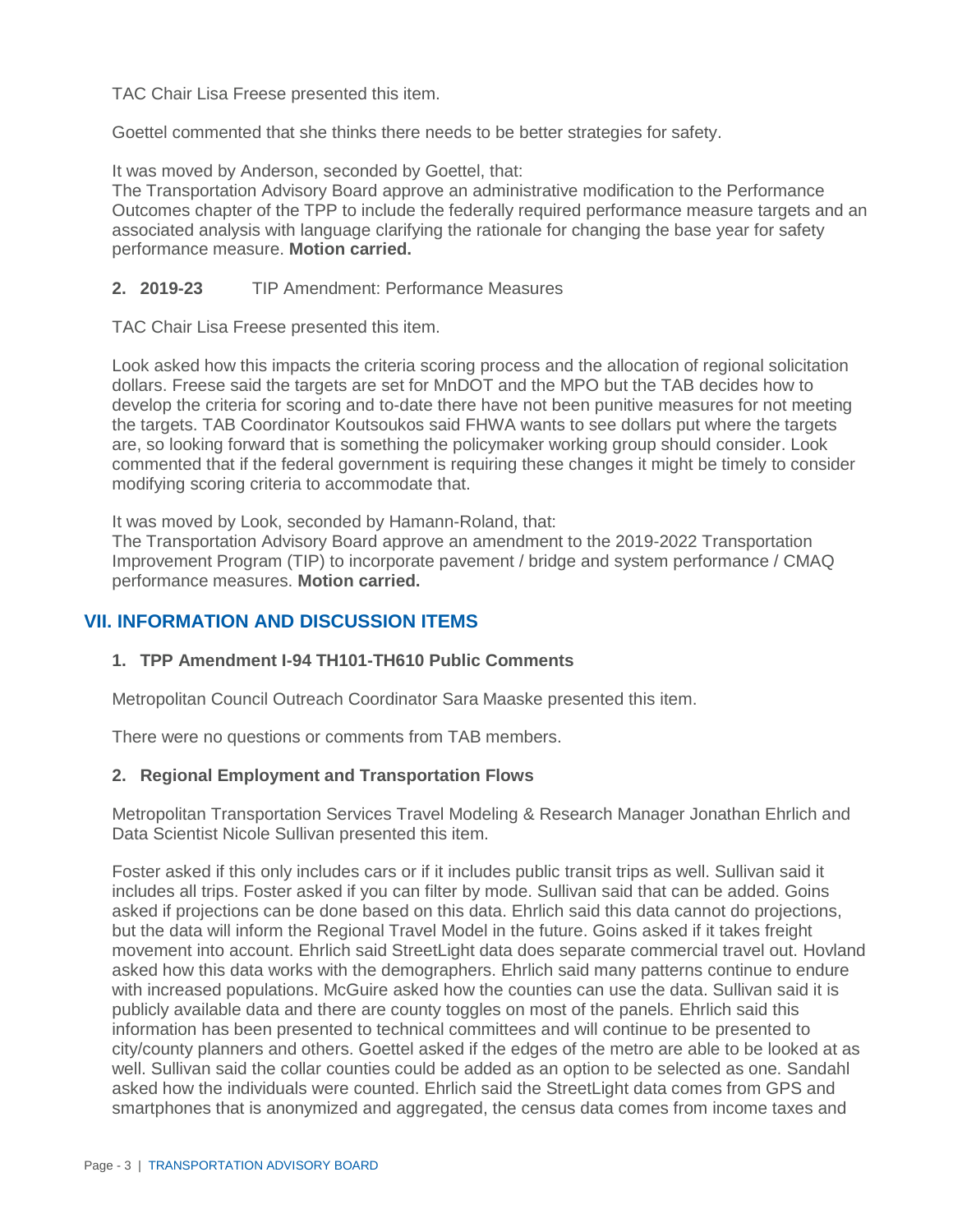employment data that again is anonymized and aggregated. Hollinshead asked about the funding for the data. Ehrlich said MnDOT has signed a three-year contract with StreetLight and the Metropolitan Council will be in contact with MnDOT at every renewal period. Foster asked if there is a plan to overlay more demographic data into this. Sullivan said the information that has been put out has been included. Karwoski asked about the traffic coming from Wisconsin. Sullivan said the three counties bringing the traffic can be added. Villella asked about seasonality. Sullivan shared that seasonality can be added.

### **3. Regional Solicitation Before & After Study**

Metropolitan Transportation Services Senior Planner Katie White, SRF Consulting Group Chief Operating Officer Marie Cote, and Hoisington Koegler Group Planner & Project Manager Lance Bernard presented this item.

Look asked how many projects were applied for since 20 were listed. Cote said the data set given lists how many funded not how many had applied, but that information can be obtained.

Goins asked if there is a correlation between the data sets with the Dashboard Workgroup. Bernard said the other MPOs are trying to tie regional projects to economic development. Hamann-Roland asked about the long-range transportation plan approach, she asked if a system-wide BRT could be one plan. Bernard said it would be but there is a lot of policy changing. Hollinshead asked about the peer MPOs that were looked at and how many of them are as holistic as the Metropolitan Council and are responsible for wastewater, etc. Bernard said they did not investigate that far. Look said the Corridors of Commerce is unique and the current system allows for more projects to be done. Bernard said this study did not look into the other MPOs other funding mechanisms. Sandahl asked about matching requirements. Bernard said that yes, the other MPOs all had matching requirements. Goins asked if certain peers seemed to lead as progressive MPOs. Bernard said the economic climate, regional goals, policies were all very different.

# **4. After Study of the Bus Rapid Transit 'A Line' Impacts**

Metropolitan Transportation Services Director Nick Thompson and University of Minnesota Center for Transportation Studies Professor Alireza Khani presented this item.

Wosje asked for clarification regarding an increase in capacity, but additional riders not being attracted to the same degree. Khani said he can follow up to provide the information in more detail because the peak hour increase in person throughput was higher. Metropolitan Transportation Services Director Thompson said there has been a 40 % increase in ridership overall compared to 2015. Thompson added that there has been a decrease in Route 84 because of the decrease in frequency and most of the 40% growth has been in the A line because of the frequency and stop positioning. Karwoski asked what will be done with the information learned. Thompson said it's important to have data to know that there is no traffic impact. Thompson said the TBI study will look at where the new riders are coming from, if it is a mode shift or not. Karwoski asked for a study done in advance of the Gold Line. Khani said they are going to look at whether BRT controls the growth of traffic in a corridor. McGuire commented on the improvement priorities listed. Hollinshead asked if there should be a relationship between these results and land use. Thompson said the studies can be done and brought back to TAB. Look asked if development can be determined to be happening because of subsidy or because of itself and about BRTs being funded at once. Thompson said arterial BRTs can be funded within the scope of TAB. Foster asked about data collected about policing on transit and what "personal safety while riding" means. Khani said it was not distinguished in this study. McGuire said Rosedale is growing and now is having housing put in, there is no subsidizing happening because the lines are helping the development.